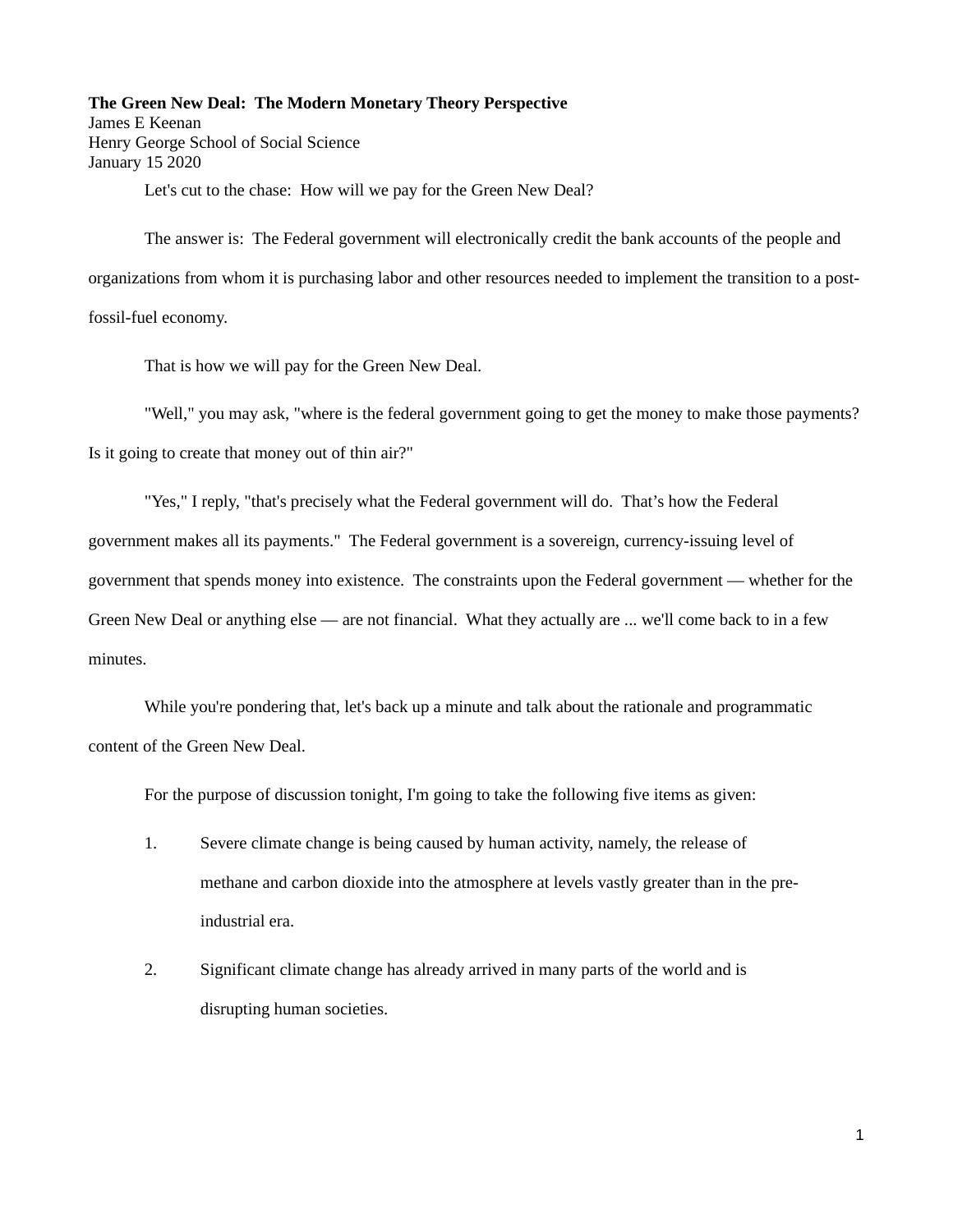- 3. Human societies have a limited time left to reduce emission of greenhouse gasses so as to avoid catastrophic levels of climate change. Global heating is an existential threat.
- 4. The actions that individuals, organizations and governments have taken so far have, at least in the United States, been insufficient to address the first three points.
- 5. Because those actions have been insufficient, and because the threat posed to the United States is nation-wide, in the U.S. action will be needed primarily (though not exclusively) at the Federal government level.

As I said, I'm going to take these points as given. You may not, but if you do not, I'm not going to expend any effort at convincing you otherwise — and what are you doing at this meeting tonight?

So let's proceed to those ideas which we won't taken as given in advance. What I hope to cover are these concepts:

- 1. What are the main aspects of the Green New Deal as I understand it, and why is it structured in the way it is?
- 2. Do we have precedents that can guide us in planning and implementing the Green New Deal?
- 3. How are we going to pay for it?

For the purpose of tonight's discussion, I'll take the Green New Deal to be the political program described in H. Res. 109 introduced by Representative Ocasio-Cortez and Senator Markey in February of last year (https://www.congress.gov/116/bills/hres109/BILLS-116hres109ih.pdf). I don't agree with everything in that resolution, but as a framework for forward movement, it's good enough. It starts from the scientific findings of the Intergovernmental Panel on Climate Change which lead to the call for global reductions in greenhouse gas emissions of 40 to 60 percent from 2010 levels by 2030 and net-zero global emissions by 2050.

The resolution goes on to name several other crises in the U.S.: rising income inequality; declining real wages; the impact of climate change, pollution, and environmental destruction on existing racial, regional,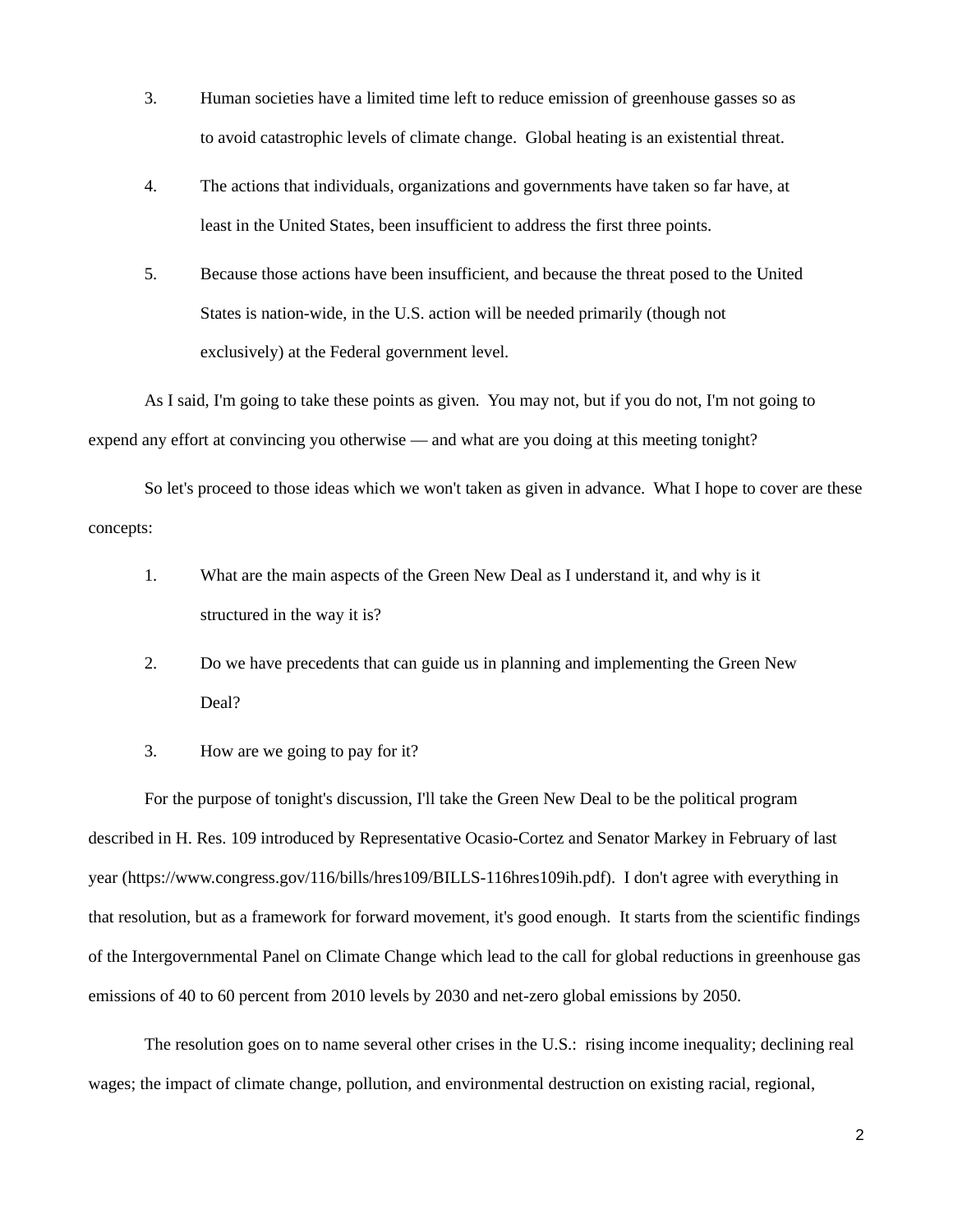social, environmental, and economic injustices; and so forth. The resolution calls for a 10-year national mobilization on a scale not seen since World War II. So this way of structuring the Green New Deal includes a number of social justice goals as well as goals to deal directly with the causes and consequences of global heating.

I should note that while H. Res. 109 calls for "high-quality health care", it does not specifically call for a single-payer health insurance system (the so-called "Medicare for All") — though I argue that it should. More on that later.

Two things the resolution does call for — and which deserve our attention — are  $(1)$  a guarantee of "wage and benefit parity for workers affected by the transition"; and (2) "guaranteeing a job with a familysustaining wage, adequate family and medical leave, paid vacations, and retirement security to all people of the United States" — what Modern Monetary Theory calls the Job Guarantee.

So you're probably wondering, why do Green New Deal advocates structure the proposal to address much more than energy production and consumption? As an article on the Politico website last February expressed it:

*"The most glaring problem with the Green New Deal is that it doesn't just make that case for all-out emergency climate action; it calls for a whole basket of new progressive policies. It treats all of America's problems — wage stagnation, unaffordable housing, anticompetitive business practices, the decline of labor unions — as if they were just as urgent as the climate crisis. And its proposed solutions are just as expansive." (https://www.politico.com/ magazine/story/2019/02/07/green-new-deal-224928)*

The best response to this came from Lambert Strether, a contributor to the Naked Capitalism blog. He wrote:

*"The Green New Deal is a DEAL. All agree that the entire society [must] be mobilized for the GND to succeed (and though few say it, the dreaded lifestyle and consumption changes*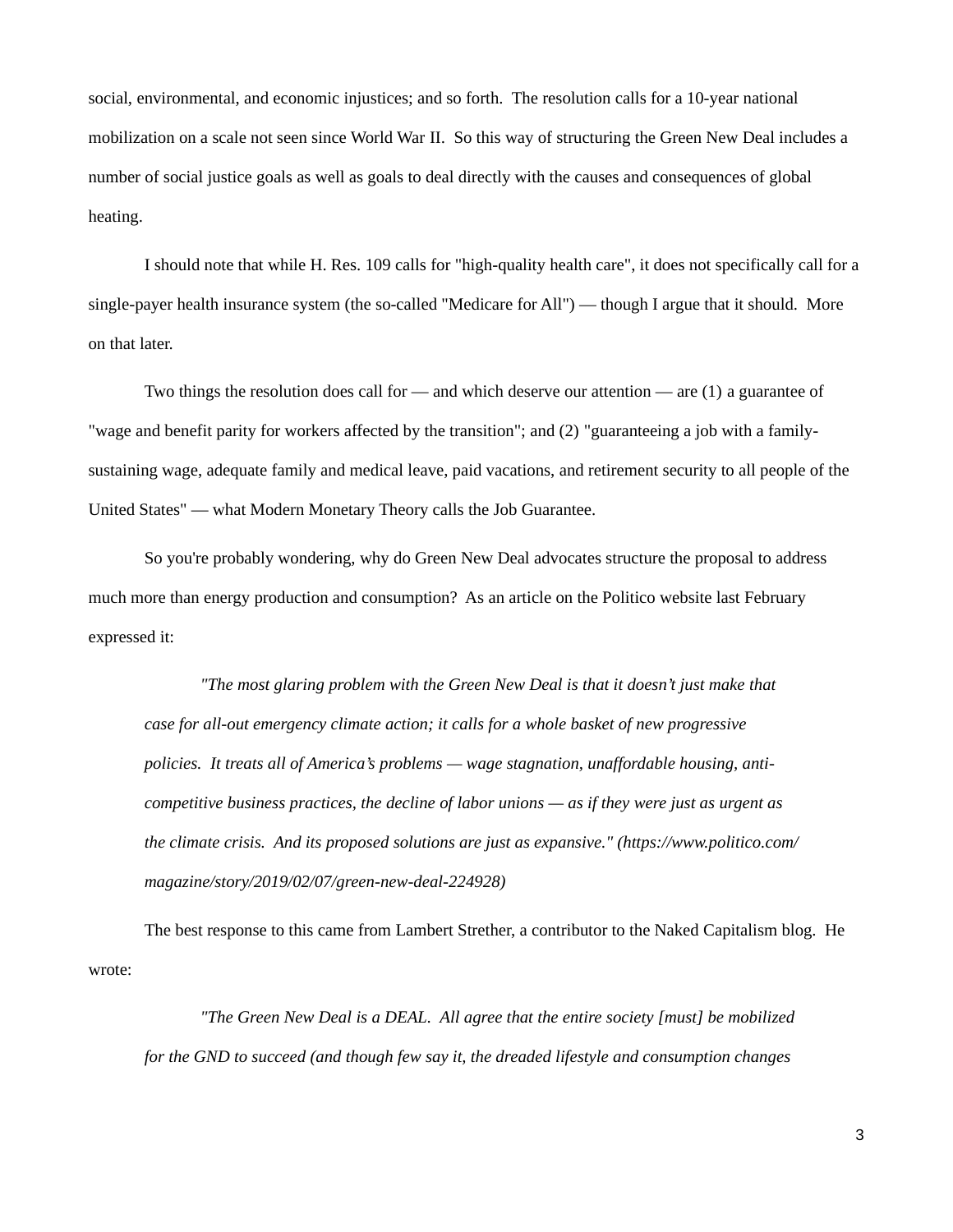*will have to be part of that). The deal for the working class is if they participate in GND mobilization, they are restored to a life of dignity: Real work for real money, the chance to take care of their families ..., medical care, the rentiers['] boot off their neck, and clean air and water. In other words, universal concrete material benefits. That is the deal. That is a new deal, a deal that hasn't been offered for most of my lifetime, and never for young people. That is the green new deal. ... And all deals have (at least) two sides: This one has the "climate" side, and it has the "justice" side. One for the other. That's how and why the Green New Deal will work as a deal. You might even call it a covenant, if you're religiously inclined."*  (https://www.nakedcapitalism.com/2019/02/aoc-ed-markey-introduce-green-new-deal-

resolution-lets-remember-its-deal.html)

Let's now turn to the question of whether we have precedents that can guide us in planning and implementing the Green New Deal.

Your first instinct is probably to ask, "What about **the** New Deal: the first two terms of Franklin Roosevelt's presidency? Are their precedents there?" The first New Deal certainly **implemented** many programs to address the Great Depression and to lay the basis for many decades of economic growth: Social Security; reform of the banking system; legalizing collective bargaining; rural electrification; and so forth.

But note that we're looking for guidance in **planning** the Green New Deal as well as implementing it. In its first years in office, the Roosevelt administration's response to the Great Depression was highly improvisatory: Put together a program; see if it works and is politically palatable; if not, get rid of it and try something else. The Roosevelt administration did not come into office in 1933 with an overall plan on the scale of the Green New Deal as found in H. Res. 109.

If, however, we come forward seven years from 1933 to 1940 we see that it is possible for a nation which is in the midst of an existential crisis to **plan** how to deal with that crisis. We have to cross the Atlantic to do this. We have to go to Great Britain, which in early 1940 had been at war with Nazi Germany for six months.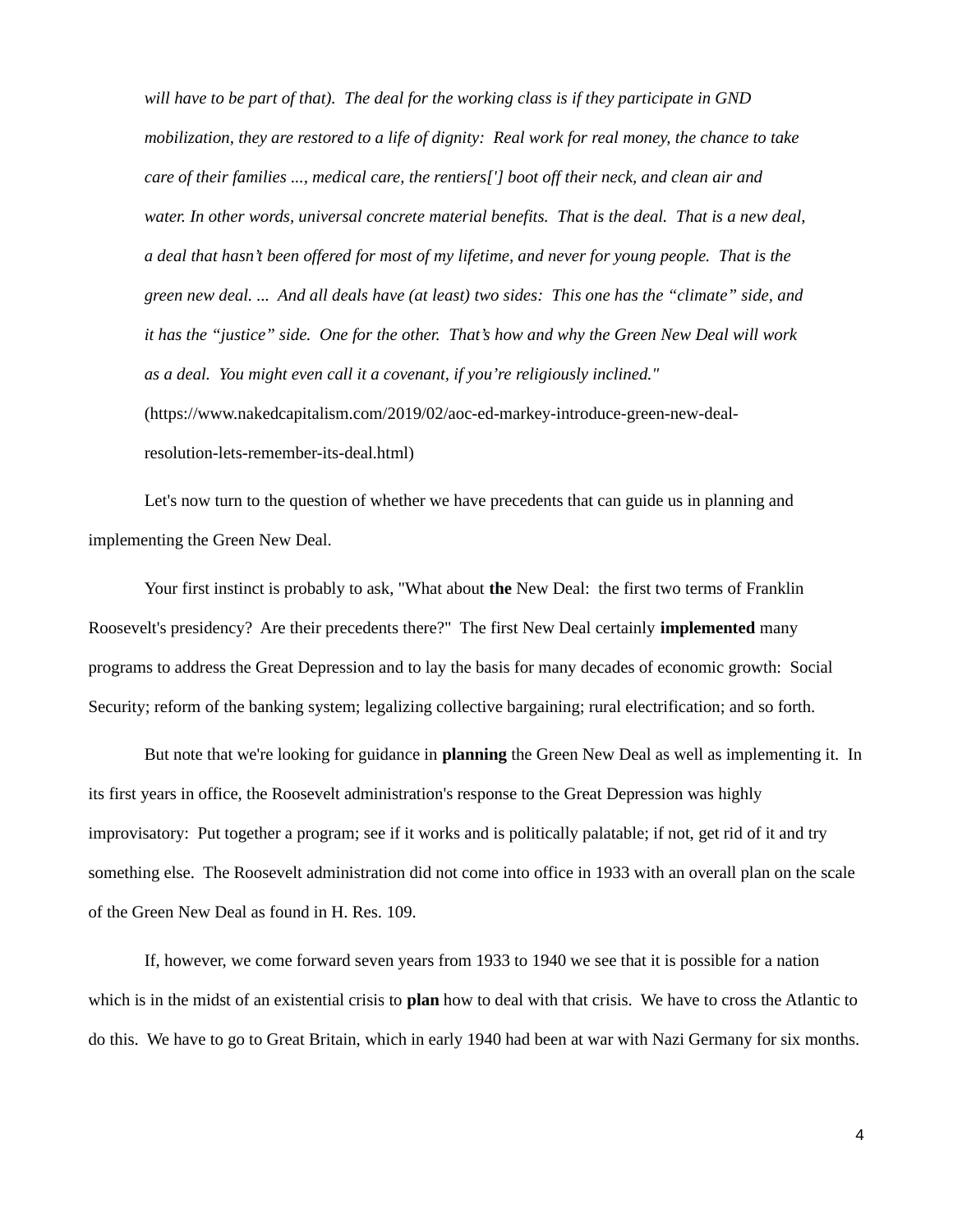The air raids of the Battle of Britain and the British evacuation from Dunkirk were still in the future, but it was already clear that defeating the Nazis would require a total mobilization of British society.

It was at this point that the most eminent political economist of the twentieth century, John Maynard Keynes, published a pamphlet entitled, *How to Pay for the War*. Keynes recognized that the war effort would require not just an increase in the real resources available to the British economy, but a diversion of some of those resources away from consumer goods to defense goods. People hired in the defense industries would have more money to spend on consumer goods but would have fewer consumer goods on which to spend that money. That's a recipe for inflation.

Keynes had seen this dynamic over two decades earlier when he worked in the British Treasury during World War I. Keynes saw that British workers had gotten shafted by inflation during World War I. He didn't want to see a repeat of that during World War II, not least because it would undermine support for the war effort. But he also thought that wartime measures could be the basis for tempering income inequality in British capitalism.

So in *How to Pay for the War*, Keynes assessed the resources that would be needed for the war effort and the resources that were available for that effort. Massive amounts of purchasing power were being injected into the economy but purchases of consumer goods had to be restricted. That meant that the government had to find ways of draining some of that purchasing power from the economy. That would have to be accomplished by some combination of taxation, voluntary savings (such as war bonds sales) and involuntary savings (compensation deferred until after the war — something like a mandatory IRA account). Britain had not used involuntary savings during World War I. Keynes, looking back on that experience, felt that that was a mistake. So Keynes felt that involuntary savings should be part of the mix.

In the U.S. Treasury during World War II, people read *How to Pay for the War*, so they understood the problem Keynes was addressing. The war effort meant that government spending would divert existing real resources from the non-government sector. But that spending would, in turn, translate into bigger paychecks for workers. More people could buy Chevys — but Detroit was now producing Sherman tanks instead of Chevys.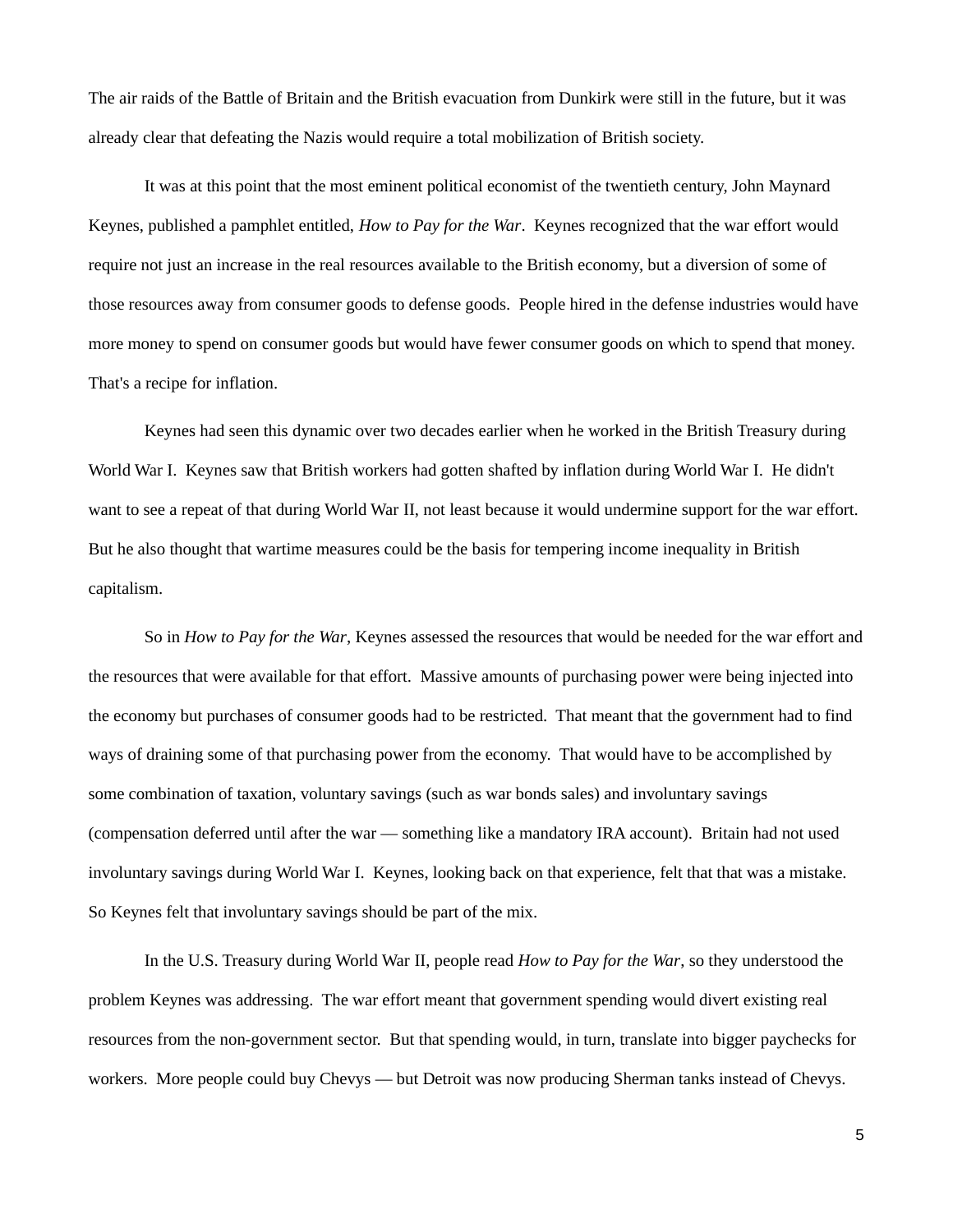Consumer goods prices would have skyrocketed unless the government could drain some of that purchasing power out of the economy. The U.S. mainly relied on a combination of taxation and voluntary savings. In this, the U.S. was largely successful. Despite having to shift up to fifty percent of domestic production to the war effort, inflation was relatively mild in the U.S. during the Second World War.

Let's step back and view this a bit more abstractly. The nation faced an existential threat. The government, acting in pursuit of the public purpose, addressed this threat by redirecting real resources from the non-government sector to the public sector. This redirection was accomplished by the government spending money to purchase goods and services from the non-government sector. The money the government spent did not come out of some vault. It did not come from already accumulated taxes. It did not previously exist. It was created by, and in the act of, government spending. Once spent, that money, if re-spent, would have driven up the prices of consumer goods. So the government drained part of that money back by a combination of taxation and other measures.

The real question was not: "How are we going to pay for the war?" The real question was: "How are we going to mobilize the real resources needed for the war and still have enough goods and services for people to support the war effort?"

Back to the present. Remember the five "givens" I mentioned at the beginning of this talk? They add up to: Global heating is an existential threat. Combatting it is going to require the redirection of real resources away from parts of the non-government sector — such as fossil-fuel production — toward the redefined public purpose.

So, how are we going to pay for it?

Here, I'd like to quote another contributor to the Naked Capitalism blog, Marshall Auerback, who writes:

*"We "pay" for [the] ... specific proposals [in the Green New Deal] much as we do with any government initiative: Congress appropriates the funds, and the government literally spends the money into existence. The key point here is that when a government issues a currency that is*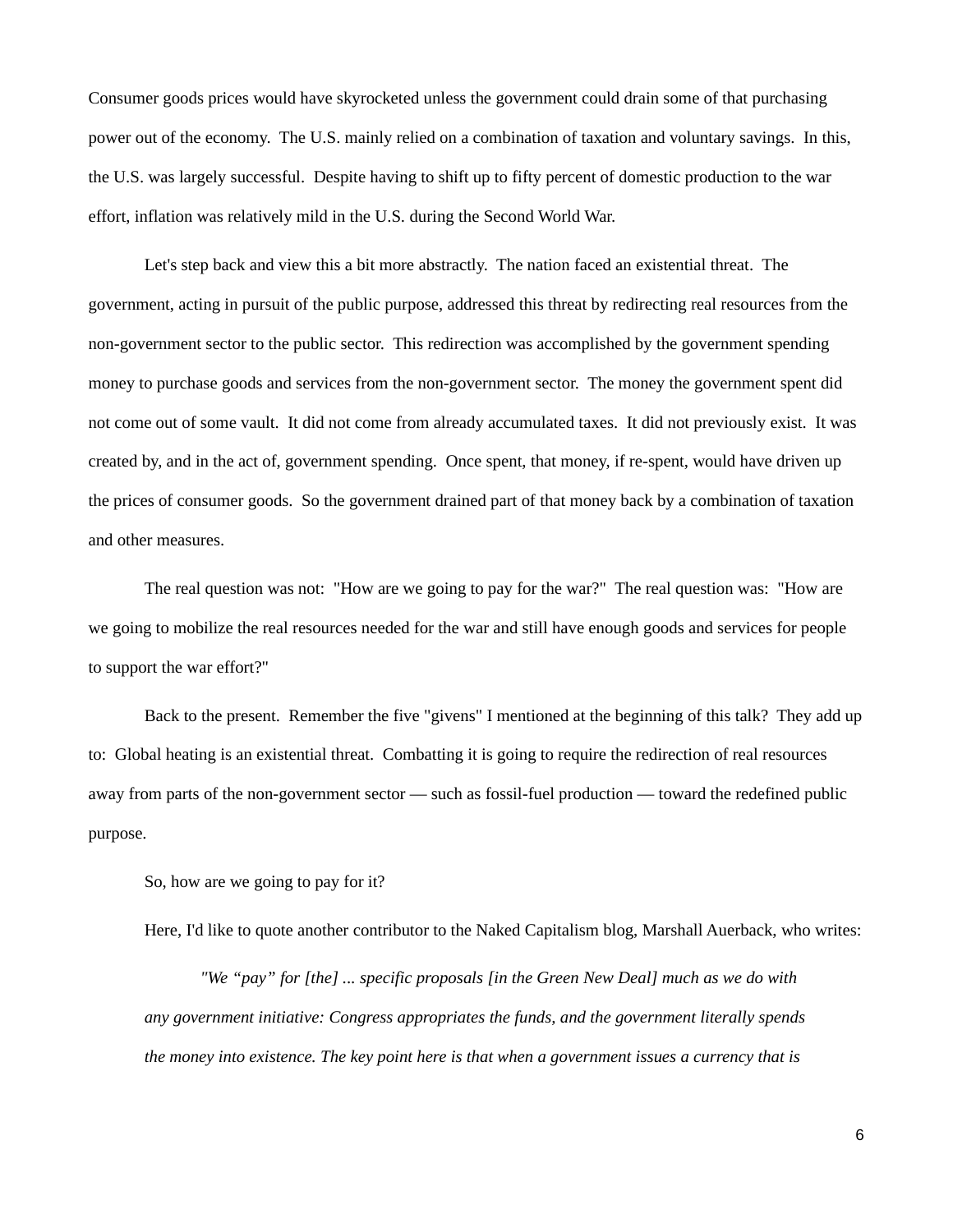*not backed by any metal or pegged to another currency ..., then there is no reason why it should be constrained in its ability to finance its spending by issuing currency in the way it was, say, under a gold standard .... By extension, taxes don't actually "fund" the government, so much as they constrain overall expenditures in the economy. In essence, government spending adds new money to the economy, whereas the imposition of taxes takes some of that money out again."*  (https://www.nakedcapitalism.com/2019/02/green-new-deal-just-focus-not-pay.html)

Auerback goes on to state:

*"A [sovereign] government can create all of the currency it likes, but there are finite supplies of natural resources, labor, and other productive assets that form the backbone of an economy. Put another way, money is not scarce, but real resources can be. So if government spending does not add to the economy's productive capacity, then excessive expenditures will almost certainly become inflationary, and that does represent a legitimate constraint. That is why the main focus of the Green New Deal should be on how the money is spent, rather than how the program is to be funded."*

A more in-depth look at the real resources needed for the Green New Deal is the approach taken by modern monetary theorists Yeva Nersisyan and Randy Wray in their essay, *How to Pay for the Green New Deal*, published last year by the Levy Institute at Bard College (http://www.levyinstitute.org/pubs/wp\_931.pdf). It's no accident that the name of this essay echoes that of Keynes' 1940 pamphlet. It's also no accident that they acknowledge that the title is something of a misnomer.

The real question is not: "How are we going to pay for the Green New Deal?" As I said at the outset, the answer to that question is: The Federal government will electronically credit the bank accounts of the people and organizations from whom it is purchasing labor and other resources needed to implement the transition to a post-fossil-fuel economy. As Nersisyan and Wray note,

*"Whatever the financial costs, we already have a financial system that can handle them. What is less certain is that we can mobilize the resources that will be required. This will require*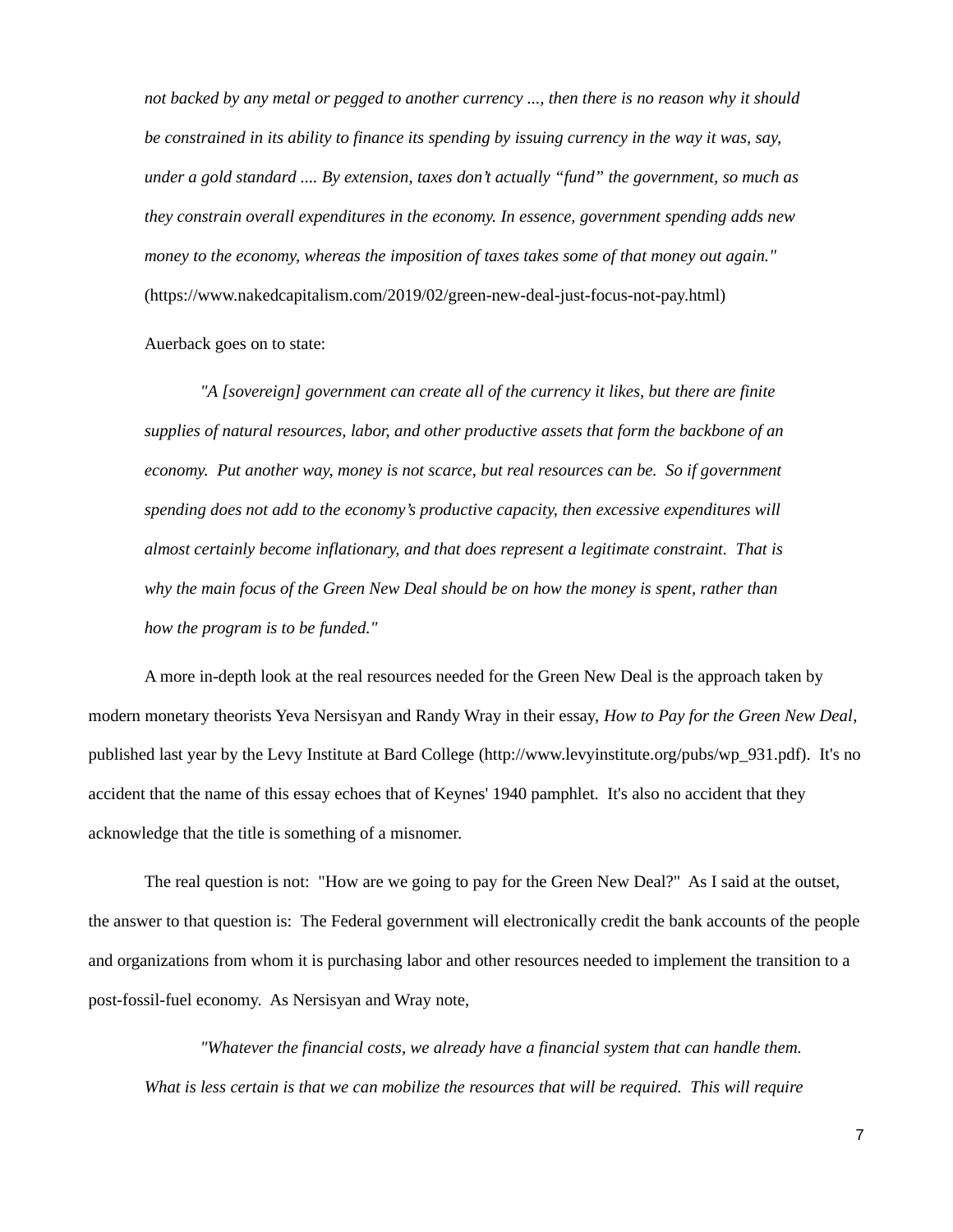*a combination of putting excess capacity to work and shifting already employed resources away from existing production to GND projects."*

So the real question(s) are:

- What real resources do we need to make that transition?
- \* What portion of those real resources can be freed up from existing resources?
- \* How can we make the transition a **just** transition and have it perceived as a just transition by people who might be adversely affected by aspects of that transition?

Nersisyan and Wray essentially draw up a spreadsheet for a just transition. They report that many of the scariest cost predictions are misleading because they only total up costs and ignore cost savings. Their finding is surprisingly optimistic: The Green New Deal will require redirection of about 10% of gross domestic product over a 10-year period. Compare that to the 50% of gross domestic product needed for war production during World War II.

Recall earlier that I said that H. Res. 109, while calling for quality health care for all, did not specifically call for a single-payer health insurance system — though I thought it should. Nersisyan and Wray (among many others) point out that we spend 18% of gross domestic product on health care — and get poorer results than countries that only spend 10% of their GDP on health care. If we could redirect 8% of GDP from a health care system predicated on private health insurance to the Green New Deal, we'd have most of the Green New Deal already paid for!

Nersisyan and Wray do not underestimate the scope of the challenge we face, but they argue:

*"The future of humanity lies in the balance. Half measures will not do. It might take all our available resources — and then some — to win this battle. The experts say we have most of the technology we need. We have unused resources to put to use. We can shift others from destructive uses to be engaged in constructive endeavors. We can mobilize the population for*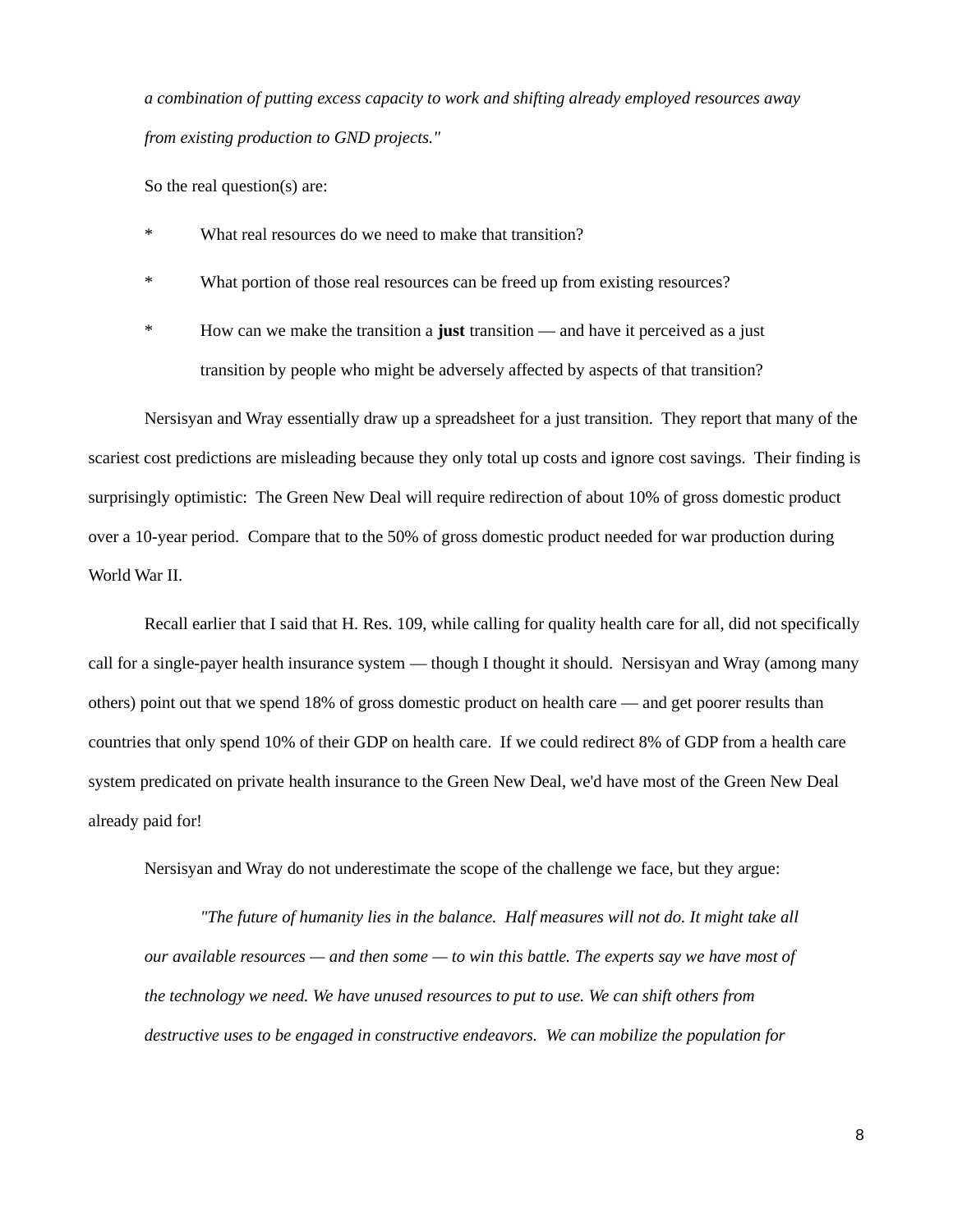*greater effort with the promise of greater equality and a shared and sustainable prosperity. We* 

*can make a good effort. We might win."*

Thank you very much.

# **References**

House Resolution 109: <https://www.congress.gov/116/bills/hres109/BILLS-116hres109ih.pdf>

Politico critique of H. Res. 109: <https://www.politico.com/magazine/story/2019/02/07/green-new-deal-224928>

Lambert Strether response to Politico: [https://www.nakedcapitalism.com/2019/02/aoc-ed-markey-introduce](https://www.nakedcapitalism.com/2019/02/aoc-ed-markey-introduce-green-new-deal-resolution-lets-remember-its-deal.html)[green-new-deal-resolution-lets-remember-its-deal.html](https://www.nakedcapitalism.com/2019/02/aoc-ed-markey-introduce-green-new-deal-resolution-lets-remember-its-deal.html)

John Maynard Keynes, *How to Pay for the War*: <https://archive.org/details/in.ernet.dli.2015.499597/page/n1>

Marshall Auerback on Green New Deal: <https://www.nakedcapitalism.com/2019/02/green-new-deal-just-focus-not-pay.html>

Yeva Nersisyan and L. Randall Wray, *How to Pay for the Green New Deal*: [http://www.levyinstitute.org/pubs/wp\\_931.pdf](http://www.levyinstitute.org/pubs/wp_931.pdf)

This presentation:

<http://lerner-minsky.org/resources/hgsss/20200115-presentation/20200115-hgsss-presentation.pdf>

## **Books**

*Modern Money Theory: A Primer on Macroeconomics for Sovereign Monetary Systems (Second Edition)*, L. Randall Wray. New York, Palgrave Macmillan, 2015.

*The Joy of Tax: How a Fair Tax System Can Create a Better Society*, Richard Murphy. London, Corgi Books, 2015.

## **Web Resources**

Two gentle introductions to Modern Monetary Theory: <https://modernmoneybasics.com/> <https://www.fatherly.com/love-money/modern-monetary-theory-economy-green-new-deal/>

Links to authoritative works on MMT: <https://greghannsgen.org/links-to-authoritative-works-on-mmt/>

## **Local Resources**

New York City Deficit Owls Meetup Group: [https://www.meetup.com/Modern-Monetary-Theory-in-New-York-](https://www.meetup.com/Modern-Monetary-Theory-in-New-York-City/)[City/](https://www.meetup.com/Modern-Monetary-Theory-in-New-York-City/)

Modern Monetary Theory mailing list: <https://groups.google.com/forum/#!forum/modern-monetary-theory>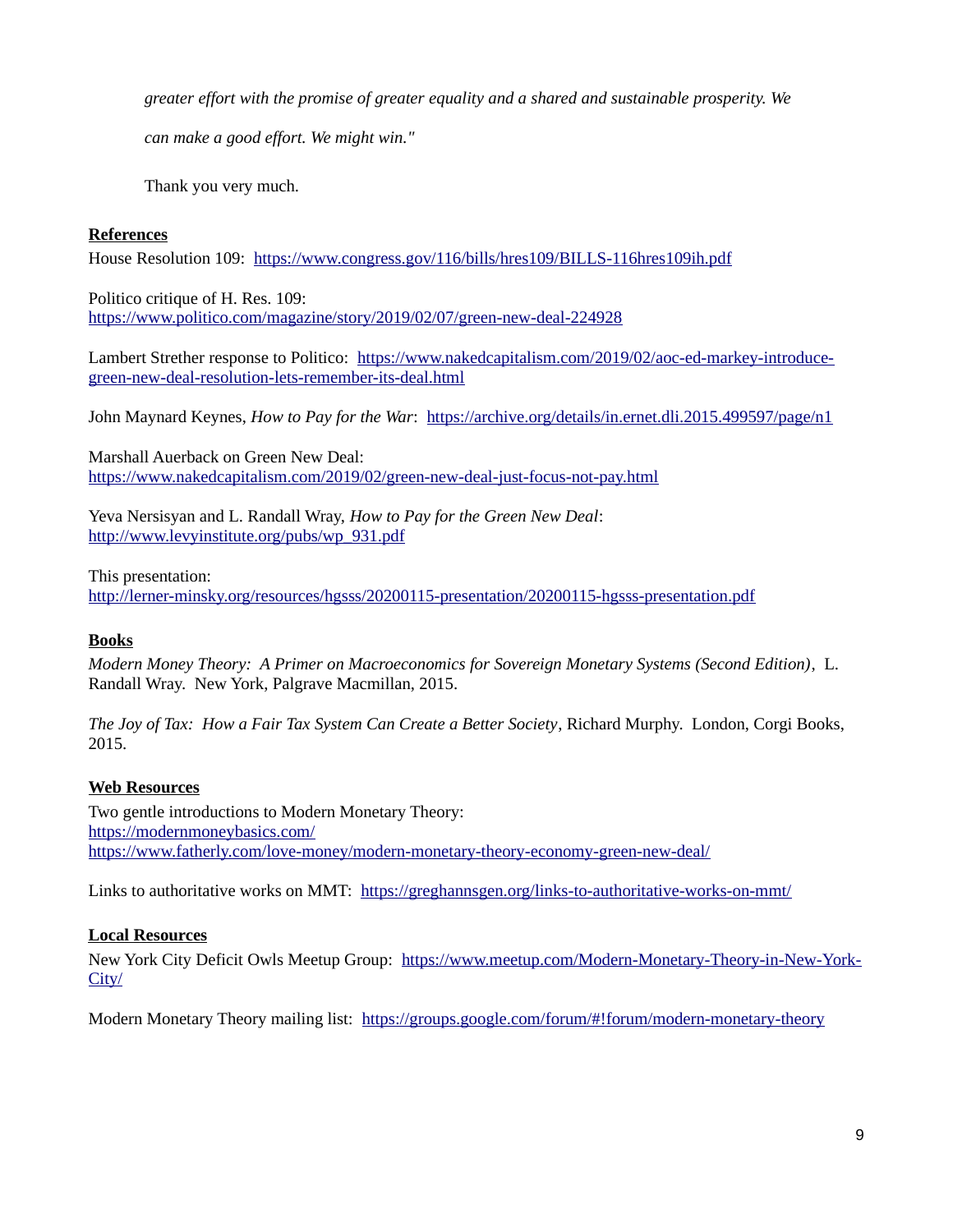116TH CONGRESS 1ST SESSION H. RES. 109

Recognizing the duty of the Federal Government to create a Green New Deal.

### IN THE HOUSE OF REPRESENTATIVES FEBRUARY 7, 2019

Ms. OCASIO-CORTEZ (for herself, Mr. HASTINGS, Ms. TLAIB, Mr. SERRANO, Mrs. CAROLYN B. MALONEY of New York, Mr. VARGAS, Mr. ESPAILLAT, Mr. LYNCH, Ms. V ELÁZQUEZ, Mr. BLUMENAUER, Mr. BRENDAN F. BOYLE of Pennsylvania, Mr. CASTRO of Texas, Ms. CLARKE of New York, Ms. JAYAPAL, Mr. KHANNA, Mr. TED LIEU of California, Ms. PRESSLEY, Mr. WELCH, Mr. ENGEL, Mr. NEGUSE, Mr. NADLER, Mr. MC GOVERN, Mr. POCAN, Mr. TAKANO, Ms. NORTON, Mr. RASKIN, Mr. CONNOLLY, Mr. LOWENTHAL, Ms. MATSUI, Mr. THOMPSON of California, Mr. LEVIN of California, Ms. PINGREE, Mr. QUIGLEY, Mr. HUFFMAN, Mrs. WATSON COLEMAN, Mr. GARCÍA of Illinois, Mr. HIGGINS of New York, Ms. HAALAND, Ms. MENG, Mr. CARBAJAL, Mr. CICILLINE, Mr. COHEN, Ms. CLARK of Massachusetts, Ms. JUDY CHU of California, Ms. MUCARSEL-POWELL, Mr. MOULTON, Mr. GRIJALVA, Mr. MEEKS, Mr. SABLAN, Ms. LEE of California, Ms. BONAMICI, Mr. SEAN PATRICK MALONEY of New York, Ms. SCHAKOWSKY, Ms. DE LAURO, Mr. LEVIN of Michigan, Ms. MC COLLUM, Mr. DE SAULNIER, Mr. COURTNEY, Mr. LARSON of Connecticut, Ms. ESCOBAR, Mr. SCHIFF, Mr. KEATING, Mr. DE FAZIO, Ms. ESHOO, Mrs. TRAHAN, Mr. GOMEZ, Mr. KENNEDY, and Ms. WATERS) submitted the following resolution; which was referred to the Committee on Energy and Commerce, and in addition to the Committees on Science, Space, and Technology, Education and Labor, Transportation and Infrastructure, Agriculture, Natural Resources, Foreign Affairs, Financial Services, the Judiciary, Ways and Means, and Oversight and Reform, for a period to be subsequently determined by the Speaker, in each case for consideration of such provisions as fall within the jurisdiction of the committee concerned

Recognizing the duty of the Federal Government to create a Green New Deal.

Whereas the October 2018 report entitled ''Special Report on Global Warming of 1.5 o C'' by the Intergovernmental Panel on Climate Change and the November 2018 Fourth National Climate Assessment report found that—

(1) human activity is the dominant cause of observed climate change over the past century;

(2) a changing climate is causing sea levels to rise and an increase in wildfires, severe storms, droughts, and other extreme weather events that threaten human life, healthy communities, and critical infrastructure;

(3) global warming at or above 2 degrees Celsius beyond preindustrialized levels will cause—

(A) mass migration from the regions most affected by climate change;

(B) more than \$500,000,000,000 in lost annual economic output in the United States by the year 2100;

(C) wildfires that, by 2050, will annually burn at least twice as much forest area in the western United States than was typically burned by wildfires in the years preceding 2019;

(D) a loss of more than 99 percent of all coral reefs on Earth;

(E) more than 350,000,000 more people to be exposed globally to deadly heat stress by 2050; and

(F) a risk of damage to \$1,000,000,000,000 of public infrastructure and coastal real estate in the United States; and

(4) global temperatures must be kept below 1.5 degrees Celsius above preindustrialized levels to avoid the most severe impacts of a changing climate, which will require—

(A) global reductions in greenhouse gas emissions from human sources of 40 to 60 percent from 2010 levels by 2030; and

(B) net-zero global emissions by 2050;

Whereas, because the United States has historically been responsible for a disproportionate amount of greenhouse gas emissions, having emitted 20 percent of global greenhouse gas emissions through 2014, and has a high technological capacity, the United States must take a leading role in reducing emissions through economic transformation;

Whereas the United States is currently experiencing several related crises, with—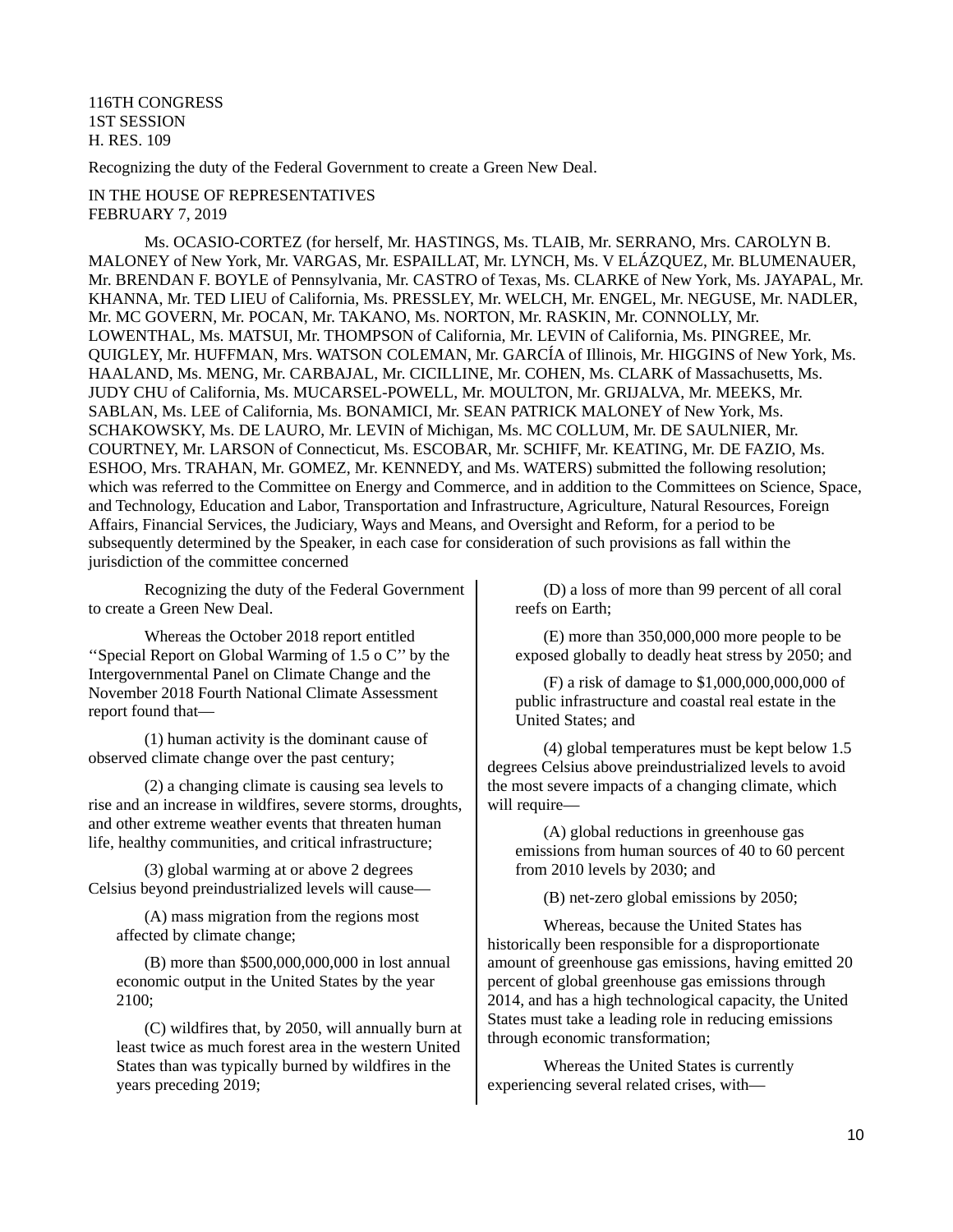(1) life expectancy declining while basic needs, such as clean air, clean water, healthy food, and adequate health care, housing, transportation, and education, are inaccessible to a significant portion of the United States population;

(2) a 4-decade trend of wage stagnation, deindustrialization, and antilabor policies that has led to —

(A) hourly wages overall stagnating since the 1970s despite increased worker productivity;

(B) the third-worst level of socioeconomic mobility in the developed world before the Great Recession;

(C) the erosion of the earning and bargaining power of workers in the United States; and

(D) inadequate resources for public sector workers to confront the challenges of climate change at local, State, and Federal levels; and

(3) the greatest income inequality since the 1920s, with—

(A) the top 1 percent of earners accruing 91 percent of gains in the first few years of economic recovery after the Great Recession;

(B) a large racial wealth divide amounting to a difference of 20 times more wealth between the average white family and the average black family; and

(C) a gender earnings gap that results in women earning approximately 80 percent as much as men, at the median;

Whereas climate change, pollution, and environmental destruction have exacerbated systemic racial, regional, social, environmental, and economic injustices (referred to in this preamble as ''systemic injustices'') by disproportionately affecting indigenous peoples, communities of color, migrant communities, deindustrialized communities, depopulated rural communities, the poor, low-income workers, women, the elderly, the unhoused, people with disabilities, and youth (referred to in this preamble as ''frontline and vulnerable communities'');

Whereas, climate change constitutes a direct threat to the national security of the United States—

(1) by impacting the economic, environmental, and social stability of countries and communities around the world; and

(2) by acting as a threat multiplier;

Whereas the Federal Government-led mobilizations during World War II and the New Deal created the greatest middle class that the United States has ever seen, but many members of frontline and vulnerable communities were excluded from many of the economic and societal benefits of those mobilizations; and

Whereas the House of Representatives recognizes that a new national, social, industrial, and economic mobilization on a scale not seen since World War II and the New Deal era is a historic opportunity—

(1) to create millions of good, high-wage jobs in the United States;

(2) to provide unprecedented levels of prosperity and economic security for all people of the United States; and

(3) to counteract systemic injustices: Now, therefore, be it

*Resolved,* That it is the sense of the House of Representatives that—

(1) it is the duty of the Federal Government to create a Green New Deal—

(A) to achieve net-zero greenhouse gas emissions through a fair and just transition for all communities and workers;

(B) to create millions of good, high-wage jobs and ensure prosperity and economic security for all people of the United States;

(C) to invest in the infrastructure and industry of the United States to sustainably meet the challenges of the 21st century;

(D) to secure for all people of the United States for generations to come—

(i) clean air and water;

(ii) climate and community resiliency;

(iii) healthy food;

(iv) access to nature; and

(v) a sustainable environment; and

(E) to promote justice and equity by stopping current, preventing future, and repairing historic oppression of indigenous peoples, communities of color, migrant communities, deindustrialized communities, depopulated rural communities, the poor, low-income workers, women, the elderly, the unhoused, people with disabilities, and youth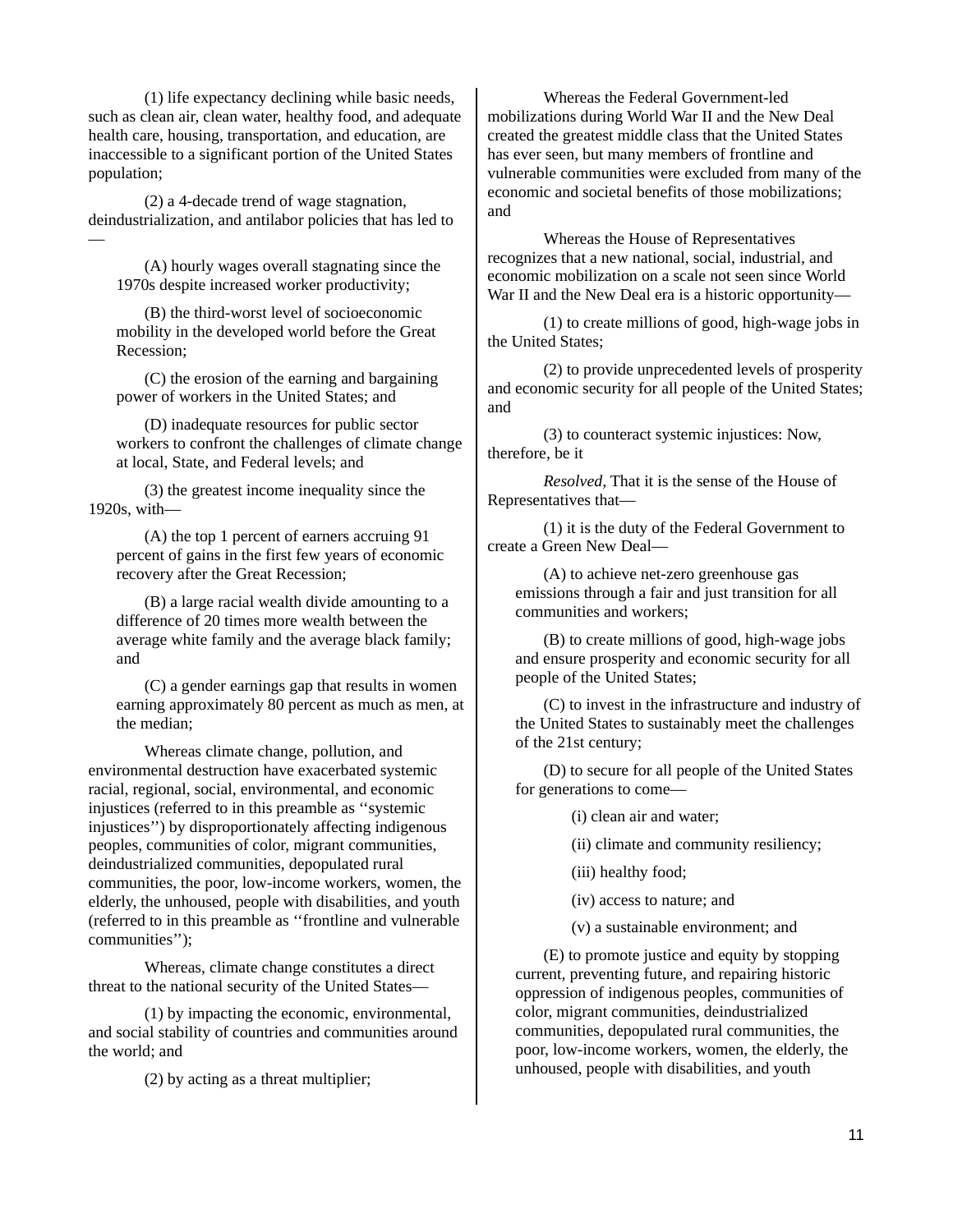(referred to in this resolution as ''frontline and vulnerable communities'');

(2) the goals described in subparagraphs (A) through (E) of paragraph (1) (referred to in this resolution as the ''Green New Deal goals'') should be accomplished through a 10-year national mobilization (referred to in this resolution as the ''Green New Deal mobilization'') that will require the following goals and projects—

(A) building resiliency against climate changerelated disasters, such as extreme weather, including by leveraging funding and providing investments for community-defined projects and strategies;

(B) repairing and upgrading the infrastructure in the United States, including—

disasters,

(i) by eliminating pollution and greenhouse gas emissions as much as technologically feasible;

(ii) by guaranteeing universal access to clean water;

(iii) by reducing the risks posed by climate impacts; and

(iv) by ensuring that any infrastructure bill considered by Congress addresses climate change;

(C) meeting 100 percent of the power demand in the United States through clean, renewable, and zero-emission energy sources, including—

(i) by dramatically expanding and up grading renewable power sources; and

(ii) by deploying new capacity;

(D) building or upgrading to energy-efficient, distributed, and ''smart'' power grids, and ensuring affordable access to electricity;

(E) upgrading all existing buildings in the United States and building new buildings to achieve maximum energy efficiency, water efficiency, safety, affordability, comfort, and durability, including through electrification;

(F) spurring massive growth in clean manufacturing in the United States and removing pollution and greenhouse gas emissions from manufacturing and industry as much as is technologically feasible, including by expanding renewable energy manufacturing and investing in existing manufacturing and industry;

(G) working collaboratively with farmers and ranchers in the United States to remove pollution and greenhouse gas emissions from the agricultural sector as much as is technologically feasible, including—

(i) by supporting family farming;

(ii) by investing in sustainable farming and land use practices that increase soil health; and

(iii) by building a more sustainable food system that ensures universal access to healthy food;

(H) overhauling transportation systems in the United States to remove pollution and greenhouse gas emissions from the transportation sector as much as is technologically feasible, including through investment in—

(i) zero-emission vehicle infrastructure and manufacturing;

(ii) clean, affordable, and accessible public transit; and

(iii) high-speed rail;

(I) mitigating and managing the long-term adverse health, economic, and other effects of pollution and climate change, including by providing funding for community-defined projects and strategies;

(J) removing greenhouse gases from the atmosphere and reducing pollution by restoring natural ecosystems through proven low-tech solutions that increase soil carbon storage, such as land preservation and afforestation;

(K) restoring and protecting threatened, endangered, and fragile ecosystems through locally appropriate and science-based projects that enhance biodiversity and support climate resiliency;

(L) cleaning up existing hazardous waste and abandoned sites, ensuring economic development and sustainability on those sites;

(M) identifying other emission and pollution sources and creating solutions to remove them; and

(N) promoting the international exchange of technology, expertise, products, funding, and services, with the aim of making the United States the international leader on climate action, and to help other countries achieve a Green New Deal;

(3) a Green New Deal must be developed through transparent and inclusive consultation,